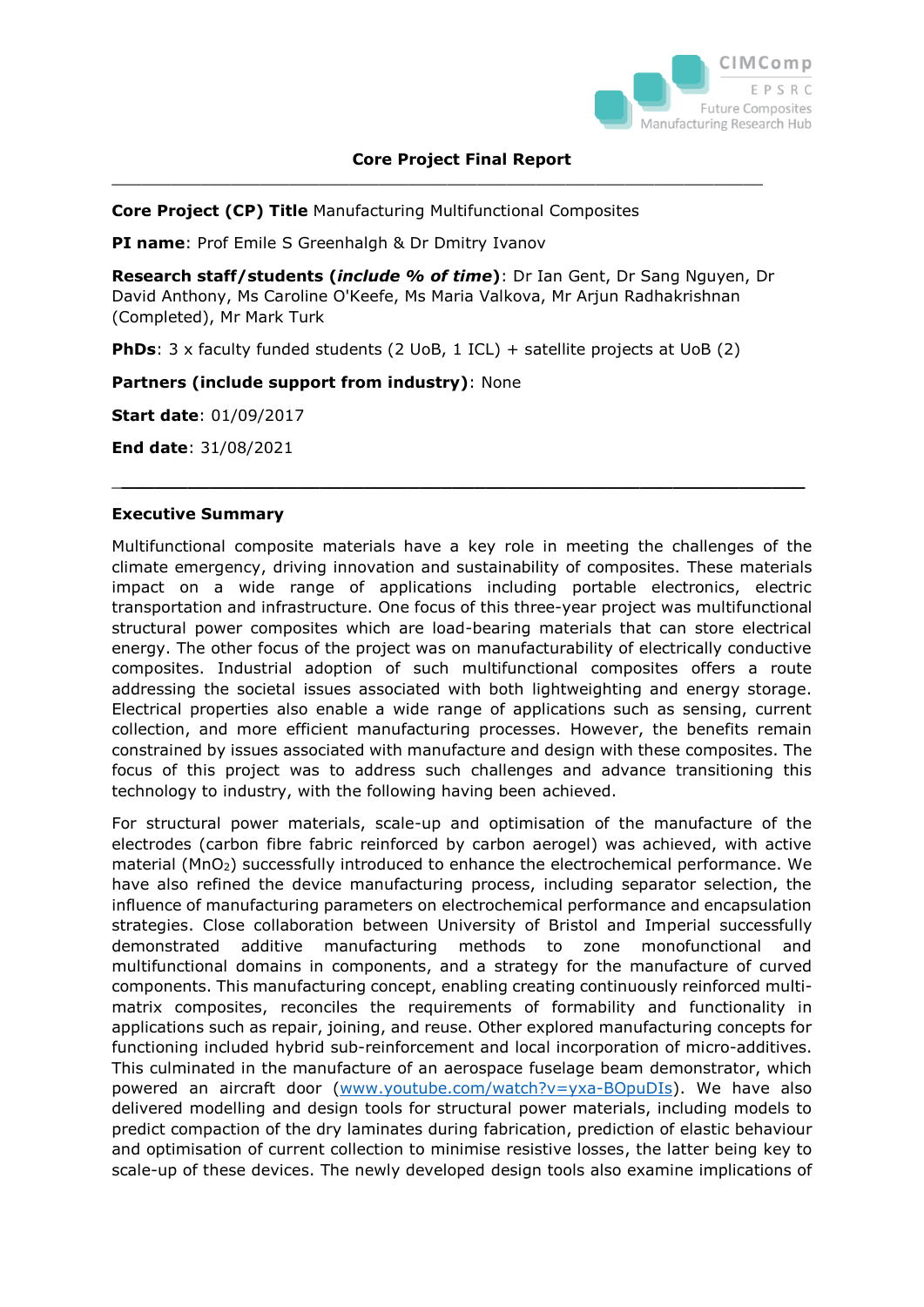

functional domains on forming. From the design perspective, we have developed and delivered a multifunctional design methodology, and undertaken analysis of adoption strategies for various vehicles, such as an aircraft cabin, fully electric airliner and an electric airtaxi.

## **Background**

The development of composite materials has focussed on structural performance, with any attempt to include functionality generally using multifunctional structures rather than multifunctional materials. Use of functionality within a composite structure to replace systems such as power systems or wiring could significantly reduce the complexity and weight of structures. The overarching aims of this project were to create a set of tools that would be applicable to facilitate design and manufacture of parts using multifunctional materials, many of which share challenges such as low formability, and provide a holistic methodology which allows all the pros and cons of the new and conventional systems to be compared. These were to be delivered while investigating one specific application - the development of structural supercapacitors through embedding structural carbon fibres in a carbon aerogel (CAG). CAGs are not suitable for structural applications alone, but when combined with structural carbon fibres act as a supporting scaffold. This project built on previous materials R&D, and investigated and addressed the design and manufacturing issues associated with these CAG-based multifunctional composites to facilitate industrial manufacture of multifunctional parts. This had been split into two objectives: (i) Explore the manufacturing issues associated with the creation of structural supercapacitors formed into complex geometries, which simultaneously store and deliver electrical energy, whilst carrying mechanical loads and (ii) Explore manufacturing and design of multi-matrix and multi-fibre graded composites to tailor heat and electrical conduction.

Functionalization of composites, e.g. making them more electrically conductive for advancing processing or performance characteristics, is associated with a number of common challenges. For instance, the incorporation of functional elements makes the composite less formable, the volume of additives (and hence functional capacity) is limited by the viscosity of resin suspension and the fabric filtration mechanisms, the processing window is substantially reduced, composite precursors become more prone to defects, and the presence of functional materials negatively impacts upon structural properties. As a result, the incorporation of these materials in complex-shape structures becomes unfeasible for many applications. The manufacturing paradigm deployed in this project was the locality of functionalisation. The allocation of local domains permits resolving of the compatibility issues between various materials whilst preserving the continuity of mechanical load. The locality of additives integration addresses the flow issues of enhanced resin suspension. Local tufting patterns can be tailored to the requirements of sensing, processing and formability. Hence, manufacturing multi-domain materials has the potential to address a whole raft of characteristic problems for functionalised composites.

This project objectives include the development a platform for local functionalisation that can be used both in application to structural supercapacitors and other relevant applications, such as sensing, current collection and efficient processing. The project addresses the processing aspects of domain allocation in continuously reinforced preforms, developing design tools for domain assignment and defect mitigation in functionalised preforms, optimisation of out-of-bag incorporation of functionalised resin suspension, the development of novel hybrid sub-reinforcements, the examination of functional properties of the obtained composites in experiments for sensing and inductive curing.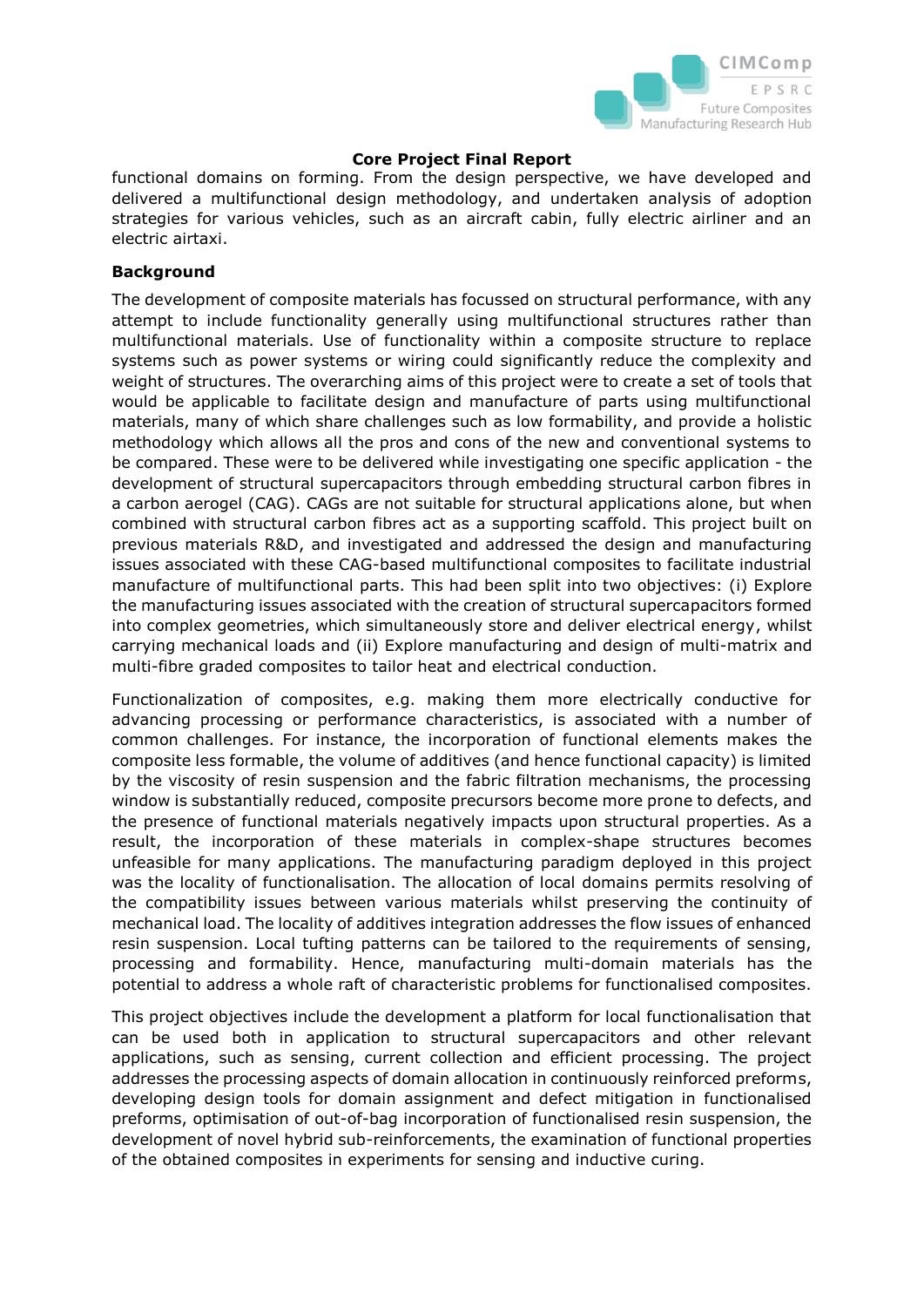

# **Results/Deliverables/Outcomes**

Two aspects of structural supercapacitors were considered: *manufacture* and *design*. Regarding the former (Manufacture), the main effort focussed on delivery of a viable method to manufacture with complex geometries. Novel printing processes developed at University of Bristol have allowed creation of domains the rigid load bearing supercapacitors integral to formable textiles allowing production of complex shaped composites parts containing multifunctional structural supercapacitors. We have demonstrated a method to mask/barrier multifunctional/monofunctional domains in the CAGed lamina facilitating complex part production **(***Deliverable D2*). Validated simulation tools have been created that allow functional and stabilising elements to be placed to control forming deformation and mitigate against defects. The process for manufacturing carbon aerogel-reinforced structural power devices has also been scaled up to about  $1 \text{ m}^2$ per batch. Current collection efficiency and CAG production have been identified as limiting factors to scale up, and solutions to these issues have been studied. The use of electrochemical deposition to decorate the carbon aerogel with active elements to enhance the electrochemical performance, along with use of new separator materials, has allowed small-scale multifunctional devices to be made and tested, demonstrating energy and power performance (1.4 Wh/kg and 1.1 kW/ kg) that exceeded the original aspirations. Separator and current collection solutions have been identified and validated, but the issue of encapsulation is still outstanding and a suitable candidate that can provide a lightweight, impervious (and insulating) barrier whilst still transmitting mechanical load across the multifunctional/monofunctional interface, is yet to be identified. This is the subject of a joint ICL/UoB/DU proposal submitted to EPSRC last year. Finally, a multicell structural beam has been manufactured, containing eight cells, stacking in two stacks of four. The total mass of the beam is 2.6 kg, whilst the total cell mass is 268g (i.e. 10% of component mass). The cells have been demonstrated to power a servomotor in a door, as demonstrated in this video [\(https://youtu.be/20HMFKRxwR0\)](https://youtu.be/20HMFKRxwR0) (*Deliverable D9*).

Regarding Design, models to predict the consolidation of dry CAGed lamina when assembled into a device were delivered [**Error! Reference source not found.**] (*Deliverable D1*). These predicted the fibre volume fraction of the final device and the resulting microstructure. This included phenomena such as nesting of the carbon and glass tows in the laminate. These models were then utilised to predict the mechanical performance (elastic behaviour) of the devices under tensile and in-plane shear loadings. To a limited extent, these models were able to capture the influence of manufacturing defects on the mechanical performance, although further work is required in this area [**Error! Reference source not found.**,**Error! Reference source not found.**] (*Deliverable D4*). Finally, current collection models were developed to formulate strategies to minimise the resistive losses associated with device scale-up [**Error! Reference source not found.**] (*Deliverable D8*). These models quantified the relative contributions from the in-plane, through-thickness and contact resistances, and hence indicated how best to minimise resistive losses for minimal mass: it should be noted that in conventional energy storage devices, the current collectors can account for as much as 25% of the device mass. For multifunctional design we have developed a means to compare between a multifunctional component and a current off-the-shelf assembly of power source and structure. This methodology will permit end-users to quantify the gains in adoption of structural power materials (such as weight or volume saving) over conventional systems. We have undertaken studies for different platforms as to the potential benefits of using structural power materials: in particular, structural power floor panels in the aircraft cabin to power the seat-back entertainment units and power sockets.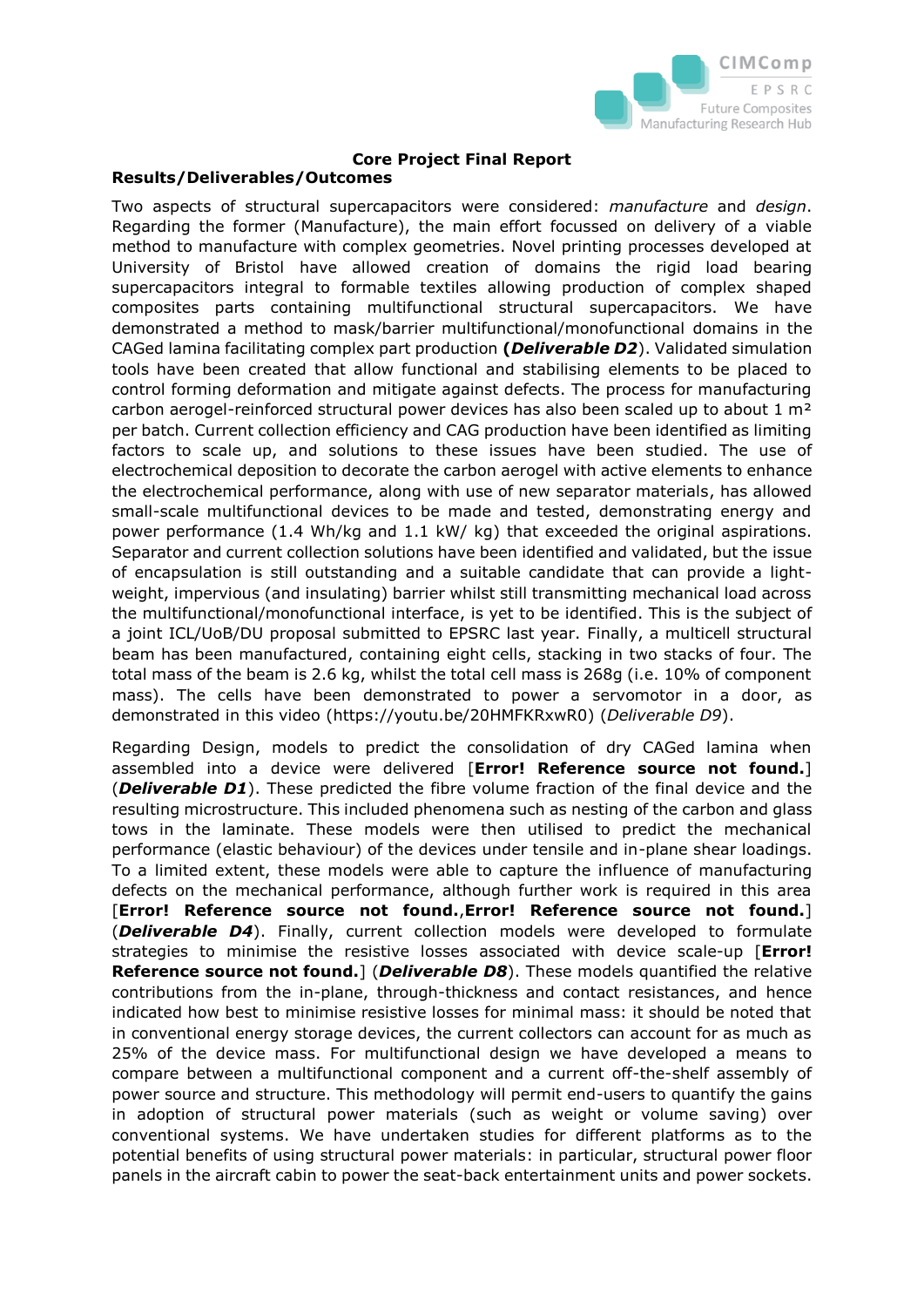

This work demonstrated that using structural power materials at the performance levels expected to be reached in the next three years, will provide a mass saving of 260kg per aircraft for a 100 seat Airbus 220. This corresponds to an annual reduction of 28 tonnes of CO2 per aircraft [**Error! Reference source not found.**] (*Deliverable D7*). We have also undertaken studies into a fully electric airliner (220 seat aircraft) using a combination of conventional battery and structural power, demonstrating that structural power would be a critical enabler for fully electric aircraft by depressing the performance targets needed for conventional batteries [**Error! Reference source not found.**]. Finally, we have applied this methodology to other air vehicles, such as drones and air-taxis (four-seat vehicles). Our studies have demonstrated that using structural power in such vehicles has the potential to double the aircraft range. We anticipate publishing this work in the next couple of months.

Functional sub-reinforcement has been successfully incorporated using microbraiding and subsequent tufting of yarns containing metal filaments. Tailored matrix and reinforcement placement expands the number of added properties, such as electrical conductivity, providing potential solutions for current collection as well as enabling sensing, new approaches to heating and curing, and repairability. We have demonstrated sensing and accelerated heating using micro-braids and developed an approach to integrating functionalised resins into fabric without vacuum, achieving high local functional properties.

This project pioneered and proved the feasibility of allocating domains for forming deformations and domains for structural power in continuously-reinforced preform (*Deliverable D3*). This concept paved the way for incorporating non-formable functional areas in complex structures but demanded the tool for designing such systems. This project deployed high-fidelity forming simulations and complemented them with (a) the automatic assessment of defects and their magnitude enabling parametric optimisation, (b) the algorithms for placement of domains or stabilising patches to minimise defect risks and intensity. In contrast to the conventional approach, the algorithms examine the rotation of the material leading to wrinkling rather than shear angle. The numerical tool also examines the possibility to mitigate against forming defects by placing stabilising patches that can be used in conjunction with functional domain or as an independent tool. The potential for such defect optimisation strategy was proven experimentally [**Error! Reference source not found.**]. The allocation of functional domains in numerical simulations requires knowledge of their properties which can be challenging to measure in isolation from hosting preforms. A new methodology for testing heterogenous samples with dissimilar regions has been developed in this project (*Deliverable D6*). It allows assessing viscous and non-linear elastic properties of functional domains hosted in the dry preform. The concept has been validated both in the virtual environment and manufacturing trials with PLA and epoxy patches deposited on the preform surface [**Error! Reference source not found.**]. Deposition of functional resin is associated with difficulties related to high viscosity additive-rich resin suspension and filtration issues. Local resin deposition, such as liquid resin print, resolved this problem and allows an increase the additives content. However, these manufacturing methods are an out-of vacuum bag process which creates problems with voidage control. The new approach has been developed to create void free patches (*Deliverable D5*), based on thermal conditioning of the resin, close monitoring of resin state using model-based rheo sensors, and elimination of voidage in the consolidation process [**Error! Reference source not found.**,**Error! Reference source not found.**].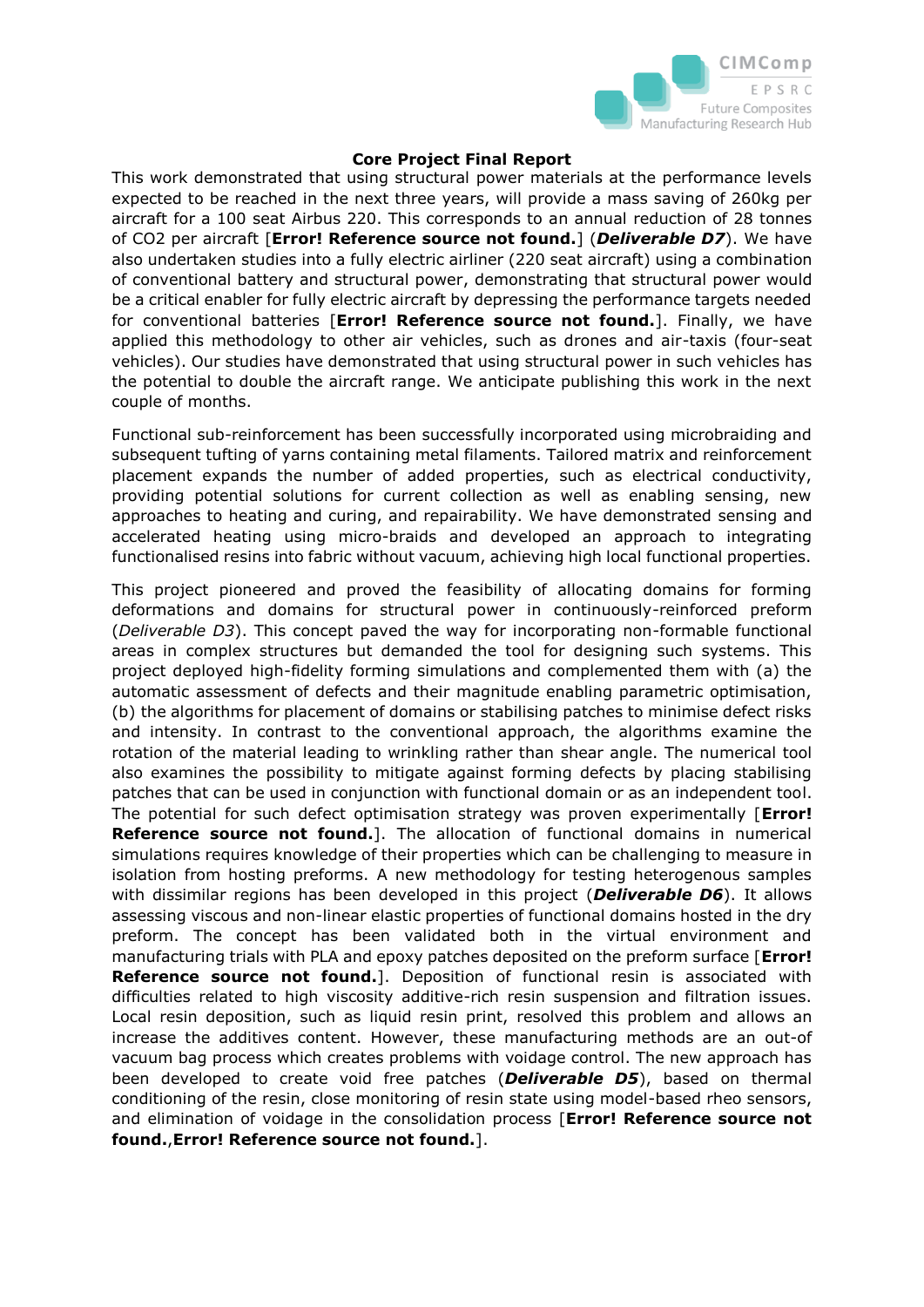

Tufting using hybrid metal-carbon microbraids was investigated as a prospective route to create materials with high functional properties (*Deliverable D11*). The presence of metal fasteners not only enhances structural (through-thickness) properties of composite but also enables characterisation of structural integrity by monitoring the evolution of electrical conductivity. Electrical properties of the new materials were assessed in various tests: braided threads in the process of tensioning, tufted samples in the DCB tests, and macroscale T-section subjected to the separation of tufted web and flanges. It has been confirmed that incorporation of the tufts makes the material much more responsive to monitoring, though positioning of the braid in macrostructures needs to be carefully chosen to respond to the anticipated failure mode [**Error! Reference source not found.**]. Functional braiding has proven to have large design space – it permits the combination of various materials, patterns, yarn densities. All these factors have implications on manufacturability, electrical and structural properties. Hybrid tufted braid has a complex architecture and there were no readily available tools for detailed assessment of their properties prior to manufacturing: a such tool has been created (*Deliverable D12*). It deployed an established tool for modelling flat textiles (WiseTex) and then used geometrical operations to roll an initial material form into a braided thread. The results structure is then created in standard FEA software (Abaqus), where its electrical conductivity is assessed. The results of the calculation of effective electrical conductivities were compared with both measurements of electrical conductivity on individual threads and local domains of tufted composite. It has been shown that tufting imbues a substantial boost of electrical conductivity, although the potential is not fully realised by the available manufacturing processes due to wire damage in the process of tufting. The results were presented in the paper O'Keeffe et al [**Error! Reference source not found.**].

Enhancing electrical conductivity opens the possibility for more efficient processing. For instance, induction heating allows for faster, less energy demanding heating/curing with more compact heating tooling. This has a great potential for repair, bonding, and joining operations. The manufacturing trials with the functionalised materials proved the feasibility of induction curing, including those based on the glass preforms tufted in an intersecting pattern. More traditional linear patterns showed less energy supply than for a reference preform. The hypothesis, partly corroborated with numerical simulations, is that the metal wires in the current configuration of braided preforms are too fine to be susceptible for EM waves. Modelling tools have been developed to assess various pattern of the tufts as well as the optimisation of many other process parameters (frequency, current, laminate parameters, distance of the coil) (*Deliverable D13*). The local processing resulted in new manufacturing concept allowing local melting of current collectors for better fibre contacts.

Manufacturing trials on segmentation of formable/functional areas have been successfully conducted using two manufacturing approaches (*Deliverable D3*). The first one is masking of the formable area with PLA film, infusion with functional precursor into remaining domain, with subsequent pyrolysis, removing the films, and creating the CAG in one go. The second approach is to create separate domains by integrating barriers into the preform that would divide the preform during the infusion of the precursors. Various parameters of barrier integration – shape, sizes, and materials have been trialled. The infusions strategies were successfully managed the concept was proven feasible. One of the identified challenges was the deterioration of formable domain caused in the process of pyrolysis. The optimisation of the pyrolysis parameters has helped to address the issue.

## **Future Direction/Impact**